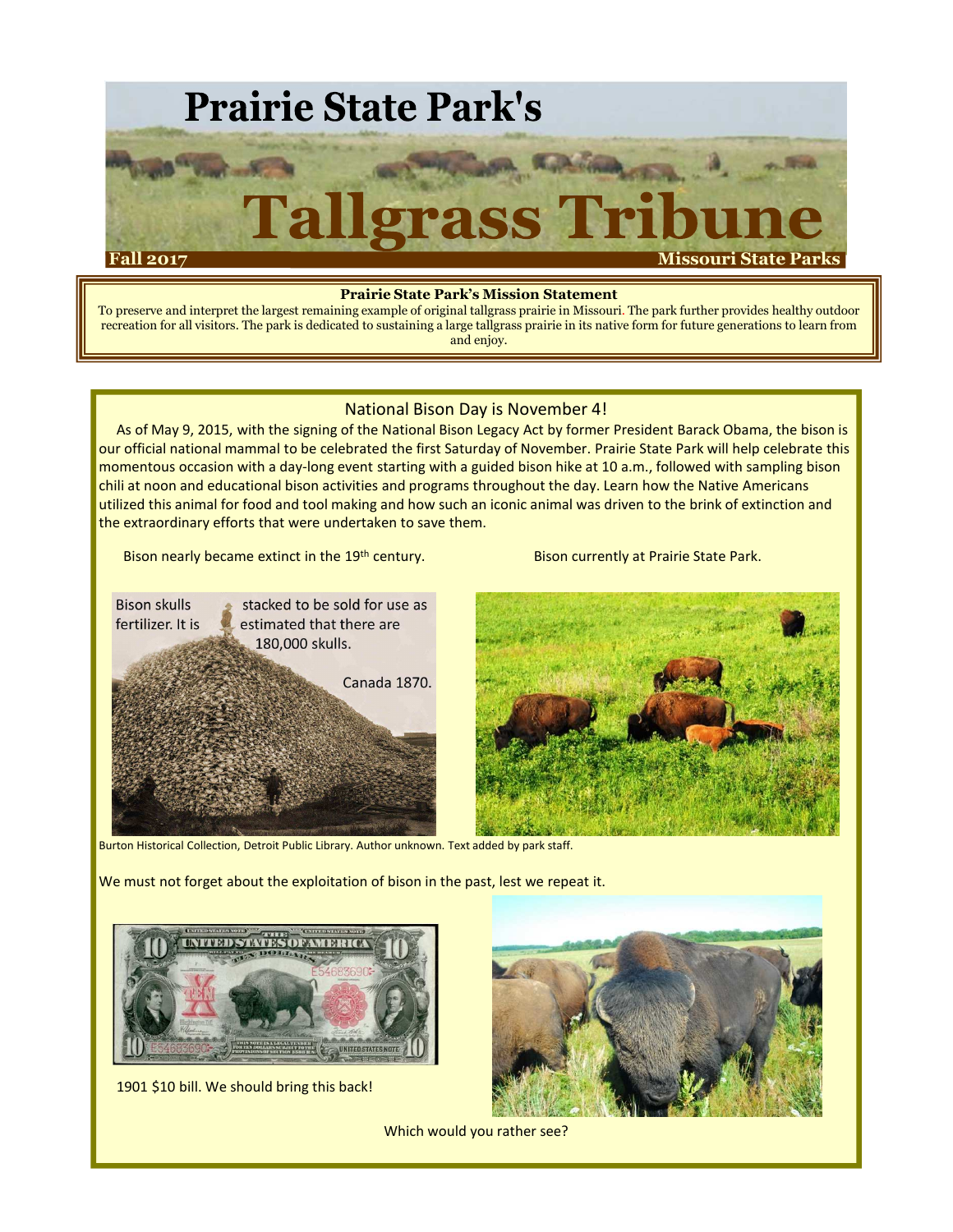#### **~Mystery items ~**

### **Beard tongue and Katydid nymph**

We didn't receive any submissions this month for the mystery items. The insect was a Katydid nymph on Beardtongue. Beardtongue is a common spring wildflower with white tubular flowers. Some areas of the park have dense populations and others are more scattered. Foxglove beardtongue, (*Penstemon digitalis)* and Prairie beardtongue, (*Penstemon tubaeflorus)* are both present, but occupy different areas of the park. Prairie beardtongue prefers drier soils, and grows 1-3 feet tall. Foxglove beardtongue likes slightly wetter areas and will grow to 3-5 feet tall.

They work well in wildflower gardens. Both have similar white flowers and will retain green basal leaves over the winter. After they are well established, they are easy to propagate by dividing the clumps. They often produce a more vigorous display after division.

Katydids are well known for their calling. This is done by rubbing the wing covers against each other. The link below shows an Oblong Winged Katydid in action, which may be the katydid we pictured. https://www.youtube.com/watch?v=Ncq1HoFdvMg

Occasionally, these insects are pink instead of green. The pink form has been seen by staff in the past. Keep your eyes open and you may see one as well!

https://mdc.mo.gov/blogs/discover-nature-notes/katydid-song

#### Autumn's Angst

By Dana Hoisington

If summer pulls us in for a closer look, autumn ushers us on towards winter. For nature, fall is the time for getting ready to survive the coming winter. Plants are producing seeds to ensure their own survival, but they also are essential for new generations of animal life. The warm season grasses have reached their peak height, with some attaining 8 feet or more. These towering plants give the tallgrass prairie its name. Stalwart grasses such as big bluestem, Indian grass and switch grass are prominently on display. They aren't the only ones that grow tall - Sawtooth sunflowers can reach 8-10 feet in height and provide food and cover for wildlife.

The vibrant colors of autumn are also a sign that winter can't be far away. The bronzes, ambers, blues, yellows and reds are signaling the arrival of cooler days and frosty nights. Come out and experience the prairie as it readies for winter. Autumn is nature's last gasp as winter prepares its icy grip on the landscape. Explore the prairie at the "height" of its glory.



person with the first correct answer will be acknowledged in the next newsletter.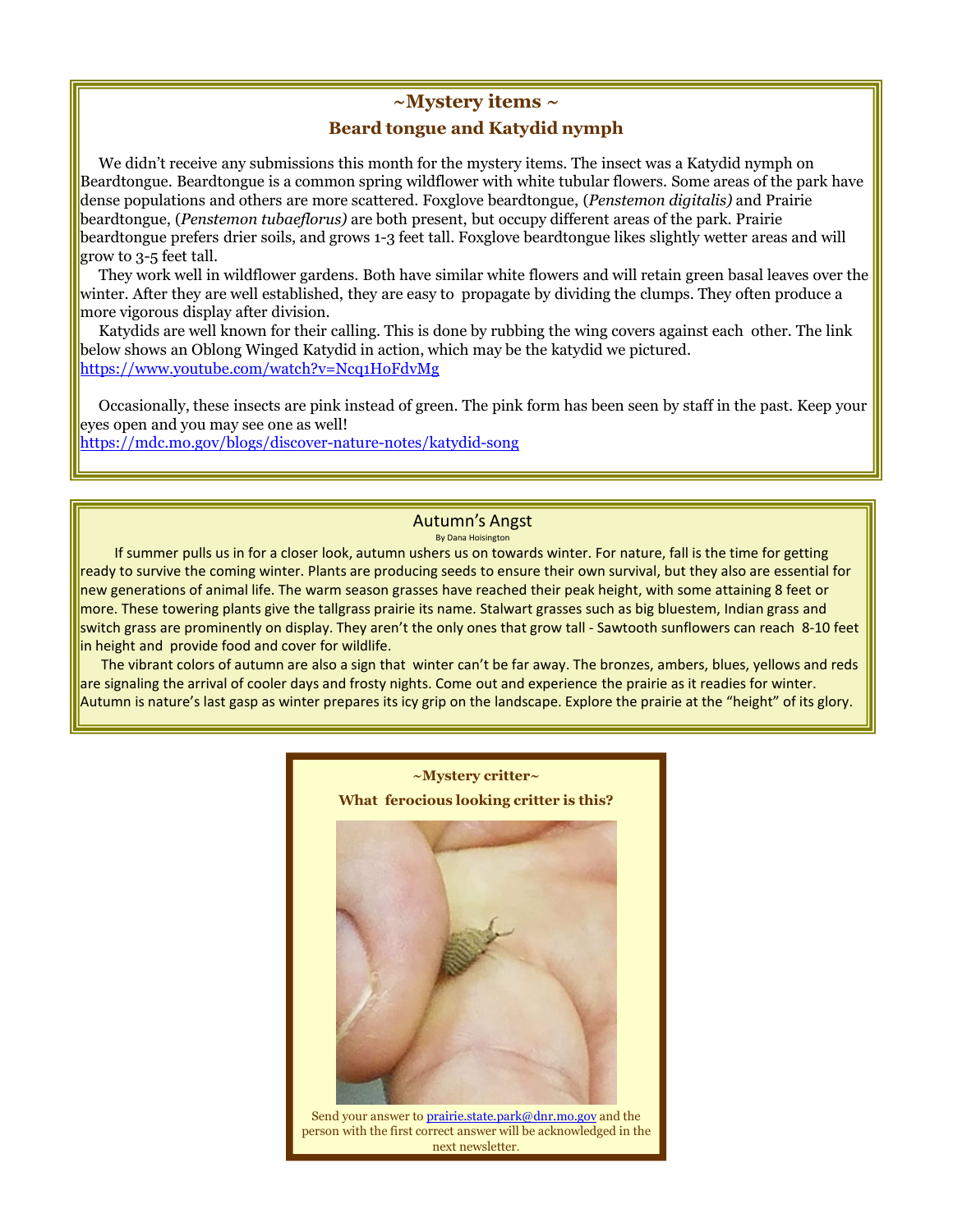Fall is a wonderful time to get out and explore the park. Walking sticks are abundant this time of year. Rebecca Knox made this coloring page of a walking stick using a walking stick! Pick a trail and take a hike!